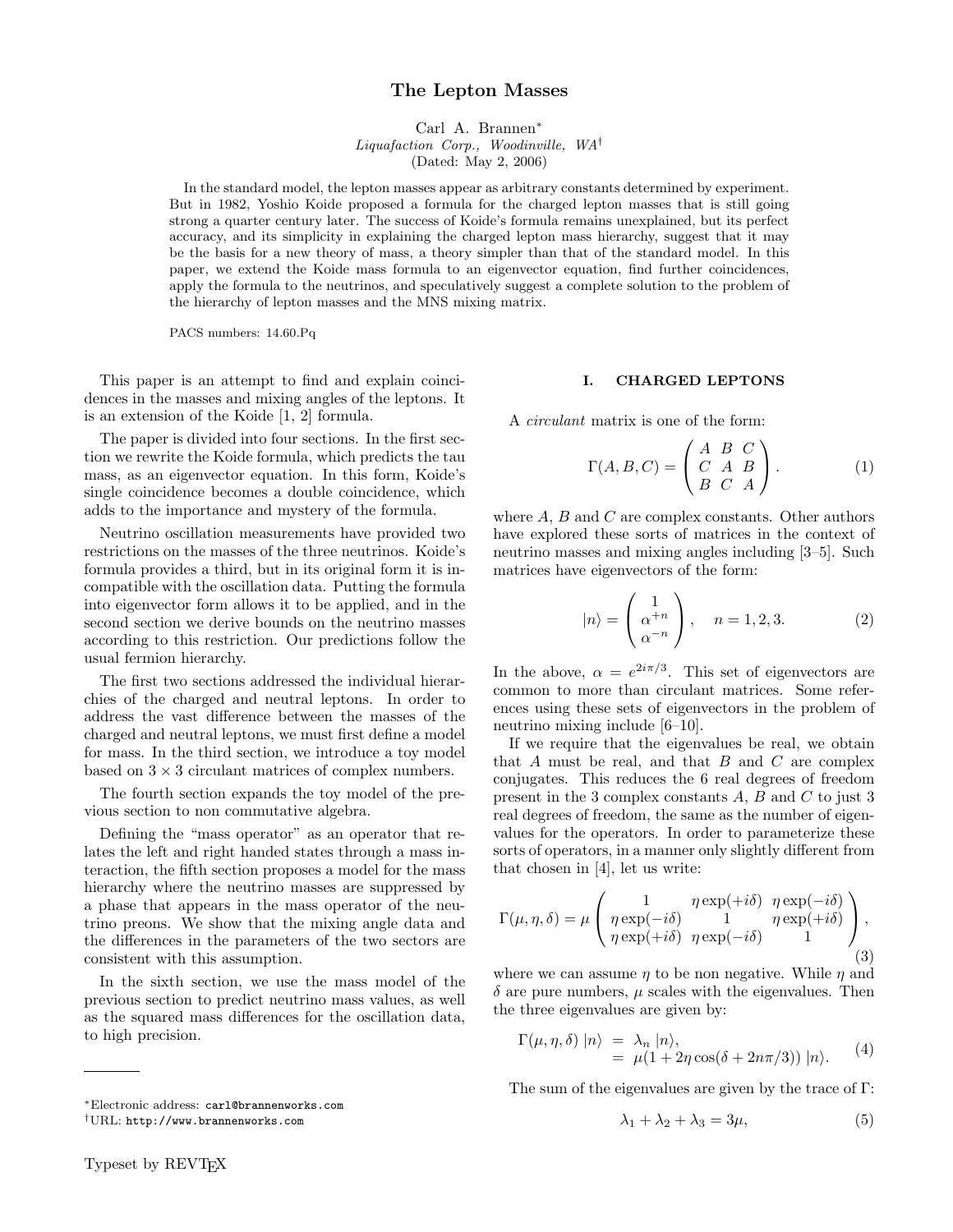and this allows us to calculate  $\mu$  from a set of eigenvalues. The sum of the squares of the eigenvalues are given by the trace of  $\Gamma^2$ :

$$
\lambda_1^2 + \lambda_2^2 + \lambda_3^2 = 3\mu^2 (1 + 2\eta^2),\tag{6}
$$

and this gives a formula for  $\eta^2$  in terms of the eigenvalues:

$$
\frac{(\lambda_1 + \lambda_2 + \lambda_3)^2}{\lambda_1^2 + \lambda_2^2 + \lambda_3^2} = \frac{3}{1 + 2\eta^2}.
$$
 (7)

The value of  $\delta$  is then easy to calculate from Eq. (4).

Putting  $\eta^2 = 1/2$  in Eq. (7) gives:

$$
\frac{(\lambda_1 + \lambda_2 + \lambda_3)^2}{\lambda_1^2 + \lambda_2^2 + \lambda_3^2} = \frac{3}{2},
$$
\n(8)

and this is identical in form to the formula that Yoshio Koide[1, 2] proposed in 1982 for the masses of the charged leptons:

$$
\frac{(\sqrt{m_e} + \sqrt{m_\mu} + \sqrt{m_\tau})^2}{m_e + m_\mu + m_\tau} = \frac{3}{2},
$$
\n(9)

provided that one associates  $\lambda_n$  with the square roots of the masses of the charged leptons.

Since the masses of the electron and muon are known to much greater accuracy than the mass of the tau, the Koide relation provides a prediction for the tau mass. Using the latest PDG[11] data in Mev and AMU for the electron and muon masses:

$$
m_e = 0.510998918(44) \text{ MeV}
$$
  
= 548.57990945(24) AMU (10)

$$
m_{\mu} = 105.6583692(94) \text{ MeV}
$$
  
= 0.1134289264(30) AMU (11)

the Koide relation gives an estimate for the tau mass:

$$
m_{\tau} = 1776.968921(158) \text{ MeV}
$$
  
= 1.907654627(46) AMU, (12)

that, remarkably for a prediction of a quarter century ago, is centered in the error bars for the measured tau mass, which the PDG includes only in MeV:

$$
m_{\tau} = 1776.99(+29 - 26) \text{ MeV.} \tag{13}
$$

The error bars in the prediction Eq. (12), and in later calculations in this paper, come from assuming that the electron and muon masses are anywhere inside the error bars given by the PDG data.

If we use the PDG (MeV) data for the electron, muon and tau to find the operator that gives the square roots of the charged lepton masses, we find that  $\mu$ ,  $\eta^2$ , and  $\delta$ are:

$$
\mu_1 = 17716.13(109) \text{ eV}^{0.5}, \n\eta_1^2 = 0.500003(23), \n\delta_1 = 0.2222220(19),
$$
\n(14)

where the subscript 1 has been added to distinguish these numbers from the figures for the neutral leptons which we will be discussing in following sections. In addition to the Koide relation which gives  $\eta_1^2 = 0.5$ , a new coincidence is that  $\delta_1$  is close to 2/9, a fact that went unnoticed until this author discovered it in 2005.[12]

If one supposes that  $\eta_1^2 = 1/2$  and  $\delta_1 = 2/9$ , then one can compute the value of  $\mu_1$  individually with the electron, muon and tau. But the values one gets from the electron and muon masses are slightly incompatible. Using the MeV data, the three values one obtains (in units of square root MeV) are:

$$
\mu_1 = 17.71620000(140000) \text{ tau}
$$
  
= 17.71598503(79) muon  
= 17.71607210(76) electron. (15)

The discrepancy is sharper in the AMU data:

$$
\mu_1 = 0.58046396470(770) \text{ muon} \n= 0.58046681720(13) \text{ electron},
$$
\n(16)

with units of square root AMU.

The near compatibility of the charged lepton masses with respect to  $\eta^2 = 1/2$  and  $\delta_1 = 2/9$  is difficult to explain. The values seem too close to be accidental. Perhaps these are the first order values and there are second order corrections that modify  $\mu_1$ ,  $\eta_1^2$ , and or  $\delta_1$ .

If we assume that the Koide relation is perfect, we can use the PDG data to compute the possible values for  $\mu_1$ and  $\delta_1$ . The electron and muon data are by far the most accurate, so for a given set of electron and muon masses, we compute the tau mass from the Koide relation, and then compute  $\mu_1$  and  $\delta_1$ . Letting the electron and muon masses range over the PDG values in AMU and MeV, the resulting  $\mu_1$  and  $\delta_1$  values are:

$$
\mu_1 = 17715.99225(79) \quad \text{eV}^{0.5}, \n= 0.5804642012(71) \quad \text{AMU}^{0.5},
$$
\n(17)

$$
\delta_1 = 0.22222204715(312)
$$
 (from MeV),  
= 0.22222204717(48) (from AMU), (18)

so the data are compatible with only  $\delta_1$  requiring a second order correction.

On the other hand, if we assume that  $\delta_1 = 2/9$ , we can compute the tau mass from the electron and muon data and then find the values of  $\mu_1$  and  $\eta_1^2$  compatible with them. The results are:

$$
\mu_1 = 17715.98230(84) \quad \text{eV}^{0.5}, \n= 0.5804638752(79) \quad \text{AMU}^{0.5},
$$
\n(19)

$$
\eta_1^2 = 0.49999978688(380) \quad \text{(from MeV)}, \n= 0.49999978689(58) \quad \text{(from AMU)}.
$$
\n(20)

and the data are compatible with only  $\eta_1^2$  requiring a second order correction.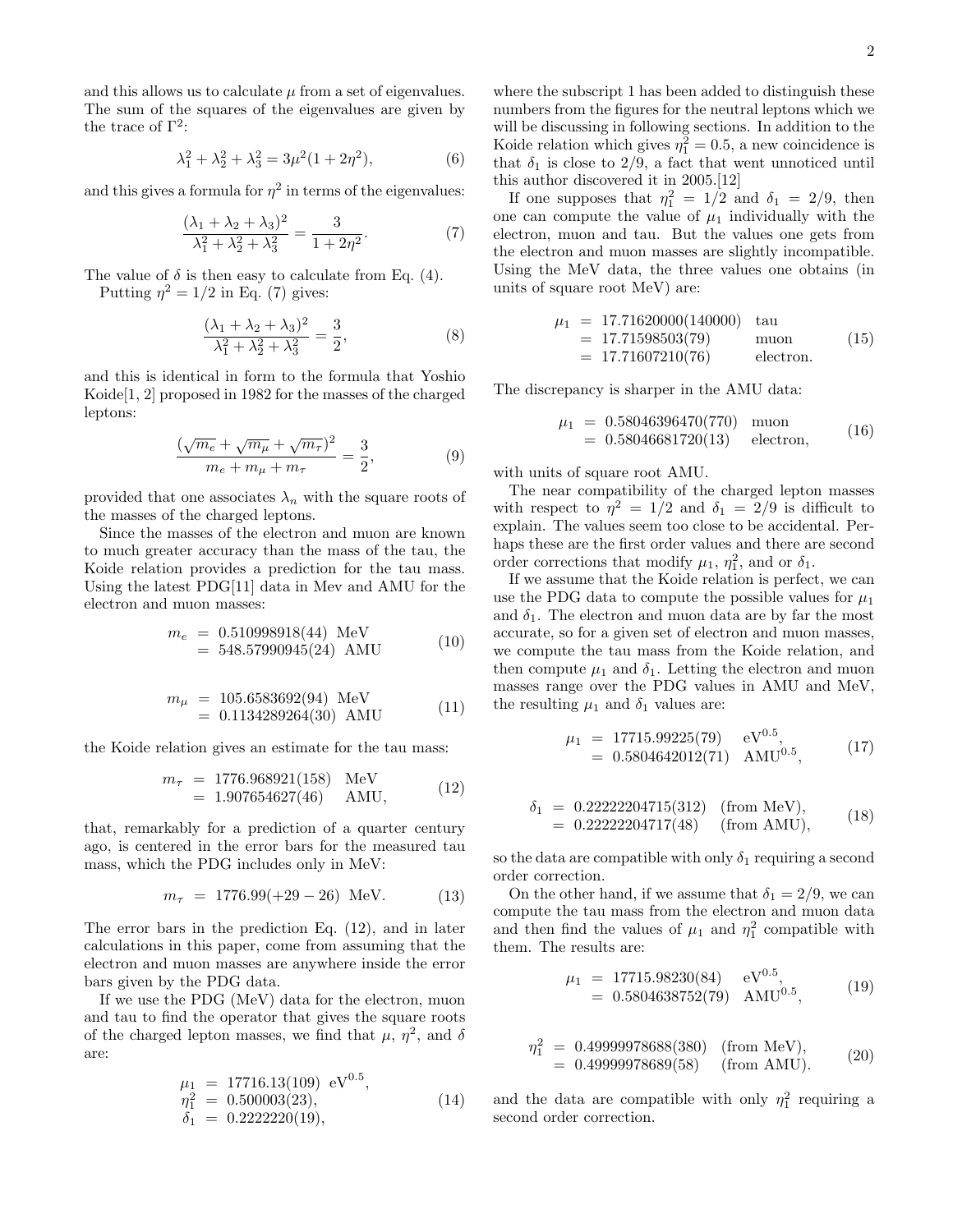Note that  $\delta_1$  is close to a rational number, while the other terms that are added to it inside the cosine of Eq. (4) are rational multiples of pi. This distinction follows our parameterization of the eigenvalues in that the rational fraction part comes from the operator Γ, while the  $2n\pi/3$  term comes from the eigenvectors. Rather than depending on the details of the operator, the  $2n\pi/3$ depends only on the fact that the operator has the symmetry of a circulant matrix.

## II. NEUTRINOS

We will use  $m_1$ ,  $m_2$ , and  $m_3$  to designate the masses of the neutrinos. The experimental situation with the neutrinos is primitive at the moment. The only accurate measurements are from oscillation experiments, and are for the absolute values of the differences between squares of neutrino masses. Recent  $2\sigma$  data from [13] are:

$$
|m_2^2 - m_1^2|
$$
 = 7.92(1 ± .09) × 10<sup>-5</sup> eV<sup>2</sup>  
\n $|m_3^2 - m_2^2|$  = 2.4(1 + 0.21 - 0.26) × 10<sup>-3</sup> eV<sup>2</sup> (21)

Up to this time, attempts to apply the Koide mass formula to the neutrinos have failed,[14–16] but these attempts have assumed that the square roots of the neutrino masses must all be positive.<sup>1</sup> Without loss of generality, we will assume that  $\mu_0$  and  $\eta_0$  are both positive, thus there can be at most one square root mass that is negative, and it can be only the lowest or central mass.

Of these two cases, the one having the central mass with a negative square root is incompatible with the oscillation data. Having the lightest neutrino have a negative square root is compatible with the oscillation data. Applying the constraint that  $\eta_0^2 = 1/2$  to the oscillation error bars gives the following restrictions on the neutrino masses:

$$
m_1 = 0.000388(46) \text{ eV}, \n m_2 = 0.00895(17) \text{ eV}, \n m_3 = 0.0507(30) \text{ eV}.
$$
\n(22)

These masses can satisfy the squared mass differences of Eq. (21) as well as the Koide relation as follows:

$$
\frac{(-\sqrt{m_1} + \sqrt{m_2} + \sqrt{m_3})^2}{m_1 + m_2 + m_3} = \frac{3}{2}.
$$
 (23)

The same computation gives values for the parameters of the circulant matrix for the neutrino square root masses. Using 0 as a subscript to distinguish the neutrinos from the charged leptons, we have:

$$
\mu_0 = 0.1000(26) \text{ eV}^{0.5}, \n\delta_0 = 0.486(21).
$$
\n(24)

It is not a surprise that adding the freedom of negative square roots to the Koide relation allows the oscillation data to be fitted to the neutrinos. We can only hope that these numbers will prove as prescient as Koide's.

### III. A COMMUTATIVE TOY MODEL

The circulant matrix paramaters  $\mu$  and  $\delta$  of the charged and neutral leptons appear to have little to do with one another, but there is a speculative way of interpreting them that may give insight into the origin of mass. In this section, we begin with a toy model for mass. In the following section we will expand this to a non commutative model.

Let us consider why it is that the Koide relationship gives a simple form for the square root mass operator instead of for the mass operator. Considering mass as a coupling between left and right handed states  $|L\rangle$  and  $|R\rangle$ , we write:

$$
m^2 = \langle R|M|L\rangle\langle L|M|R\rangle
$$
  
= tr(|R\rangle\langle R|M|L\rangle\langle L|M], (25)

where  $M$  is an operator that gives mass as a coupling constant between left and right handed states. Suppose that we can split the M operator into bra and ket form:

$$
M = |M\rangle \langle M|.
$$
 (26)

Then the Koide relation becomes natural if we have that

$$
\langle M|R\rangle = \langle M|L\rangle = \sqrt{m}.\tag{27}
$$

Writing the  $M$  matrix in this form suggests that we should consider the mass operator not as an operator, but instead as an intermediate state between the left and right handed states. We can analyze the problem as one of interactions between pure density matrices.

Pure density matrices satisfy an idempotency relationship:

$$
\rho^2 = \rho. \tag{28}
$$

Let us find the  $3 \times 3$  complex circulant matrices that are also idempotent:

$$
\begin{pmatrix} A & B & C \\ C & A & B \\ B & C & A \end{pmatrix}^2 = \begin{pmatrix} A & B & C \\ C & A & B \\ B & C & A \end{pmatrix}.
$$
 (29)

The above gives three complex equations in three unknowns that can each be arranged to be in idempotent form,  $\rho^2 = \rho$  where  $\rho$  is a linear combination of A, B, and C. The solutions are each 0 or 1 independently, and we have:

$$
A + B + C = a_1,
$$
  
\n
$$
A - (B + C)/2 + i\sqrt{3}(B - C)/2 = a_2,
$$
  
\n
$$
A - (B + C)/2 - i\sqrt{3}(B - C)/2 = a_3,
$$
\n(30)

<sup>1</sup> This restriction is difficult to understand given several papers that have assumed that the neutrino masses themselves may be negative.[17, 18]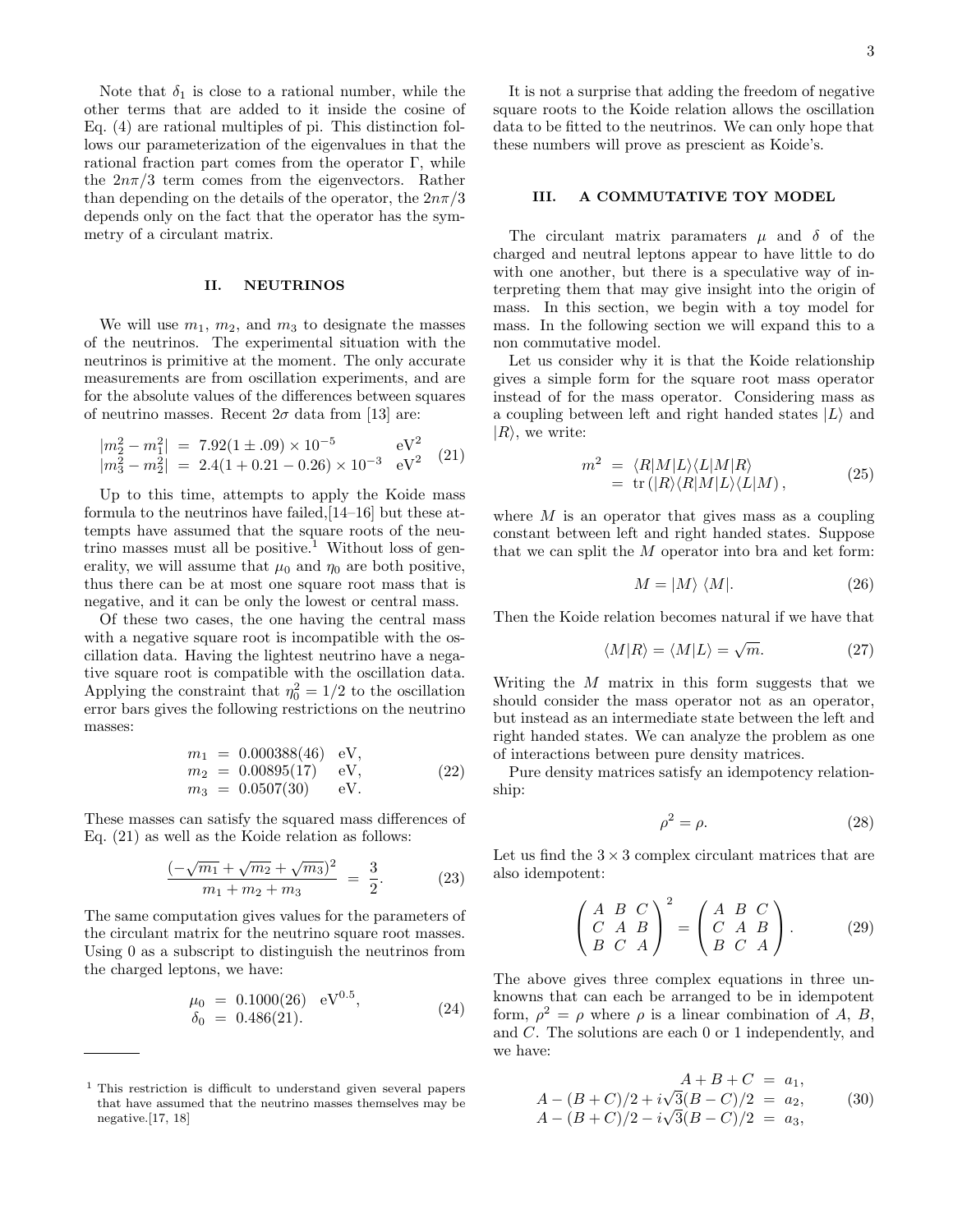Of these eight idempotent circulant matrices,  $\rho_{000}$  is just the zero matrix while  $\rho_{111}$  is the unit matrix. The matrices with two 1s,  $\rho_{011}$ ,  $\rho_{101}$ , and  $\rho_{110}$  can be written as sums of  $\rho_{001}$ ,  $\rho_{010}$ , and  $\rho_{100}$ , so it is only these last three that are "primitive idempotents" and therefore that correspond to elementary particles.<sup>2</sup> It is these three matrices that we will associate with the three generations. They can be factored into bra ket form (subject to multiplication by an arbitrary phase). For example:

$$
\rho_{100} = \frac{1}{3} \begin{pmatrix} 1 & 1 & 1 \\ 1 & 1 & 1 \\ 1 & 1 & 1 \end{pmatrix} = \frac{1}{\sqrt{3}} \begin{pmatrix} 1 \\ 1 \\ 1 \end{pmatrix} \frac{1}{\sqrt{3}} (1 \ 1 \ 1).
$$
\n(31)

The full set of factored circulant primitive idempotent  $3 \times 3$  matrices are:

$$
\langle 100| = \begin{pmatrix} 1 & 1 & 1 \end{pmatrix}, \langle 010| = \begin{pmatrix} 1 & \alpha & \alpha^* \\ 1 & \alpha^* & \alpha \end{pmatrix}, \langle 001| = \begin{pmatrix} 1 & \alpha^* & \alpha \end{pmatrix},
$$
\n(32)

where  $\alpha = e^{2i\pi/3}$ . With this basis, the bra form for the mass operator is:

$$
\langle M | = \mu(1, \eta e^{+i\delta}, \eta e^{-i\delta}). \tag{33}
$$

The resulting mass operator  $|M\rangle\langle M|$  is not of a simple form, but it does separate the rational contributions to the cosine (i.e.  $\delta$ ) from the irrational parts (i.e.  $2n\pi/3$ ). To simplify the formula for mass we have to consider matrices of non commuting numbers.

### IV. A NON COMMUTATIVE MODEL

In this section we will be working with the simplest non commutative algebra, the Pauli algebra. Let  $\vec{r}$ ,  $\vec{q}$ , and  $\vec{b}$ be three 3−dimensional vectors that define an equilateral spherical triangle. That is, the angles between them are all equal:

$$
\vec{r} \cdot \vec{g} = \vec{g} \cdot \vec{b} = \vec{b} \cdot \vec{r} = \cos(\theta_{\angle}), \tag{34}
$$

where  $\theta_{\angle}$  is the angle between the vectors. We will use these three vectors to define a subalgebra of the usual Pauli algebra.

The projection operators for spin in the directions of these three vectors are defined as:

$$
R = (1 + \vec{r} \cdot \vec{\sigma})/2,
$$
  
\n
$$
G = (1 + \vec{g} \cdot \vec{\sigma})/2,
$$
  
\n
$$
B = (1 + \vec{b} \cdot \vec{\sigma})/2,
$$
\n(35)

where  $\vec{\sigma}$  is the usual vector of basis vectors of the Pauli algebra. For example, the projection operator for spin in the +z direction is  $(1 + \sigma_z)/2$ .

Let us consider the subgroup of the Pauli algebra defined by complex multiples of arbitrary products of these three projection operators. A typical element of the algebra might look like:

$$
\beta RGGBRRRB, \tag{36}
$$

where  $\beta$  is a complex number. In any such product, we can collapse squares of projection operators. So the above is equal to:

$$
\beta R(GG)B(RRR)B = \beta RGBRB.
$$
 (37)

Next, any product of the form  $UVU$  where U and V are two different projection operators, can be reduced to a real multiple of U. In the above example:

$$
BRB = \frac{1 + \cos(\theta_{\angle})}{2} B, \qquad (38)
$$

so we can reduce our example accordingly:

$$
\beta RG(BRB) = \beta \frac{1 + \cos(\theta_{\angle})}{2} RGB.
$$
 (39)

Finally, products of the form  $UVW$  where  $U, V$  and W are distinct projection operators, can be reduced to complex multiples of the product  $UW$ . For the example of our equilateral projection operators, the rule<sup>3</sup> is:

$$
RGB = \sqrt{\frac{1 + \cos(\theta_{\angle})}{2}} e^{+i\phi} RB,
$$
 (40)

where  $\phi$  is half the (oriented) area of the spherical triangle defined by the vectors  $\vec{r}$ ,  $\vec{q}$ , and  $\vec{b}$ . These rules allow any product of  $R$ ,  $G$ , and  $B$  to be reduced to a complex multiple of the first and last operators. In addition, the complex multiple will be of the form:

$$
\left(\frac{1+\cos(\theta_{\angle})}{2}\right)^{j/2} e^{ik\phi}, \tag{41}
$$

where  $j$  is the number of terms reduced from the product other than by the square rule, and  $k$  counts the number of times one loops around the RGB sequence in the positive direction.

With these rules, we can now upgrade our bras and kets to non commutative form:

$$
\begin{pmatrix}\na \\
b \\
c\n\end{pmatrix}\n\rightarrow\n\begin{pmatrix}\naR \\
bG \\
cB\n\end{pmatrix},\n\begin{pmatrix}\naP \\
cB\n\end{pmatrix},\n\tag{42}
$$
\n
$$
a^* b^* c^* \rightarrow\n\begin{pmatrix}\na^*R & b^*G & c^*B\n\end{pmatrix},
$$

(

<sup>2</sup> This interpretation follows Julian Schwinger. See [19] for the definition of "elementary measurements" or consider the case of the  $2 \times 2$  circulant idempotent matrices which happen to be pure density matrices in the Pauli algebra.

<sup>3</sup> The reader unfamiliar with this relation is invited to verify it. For example,  $(1+\sigma_z)(1+\sigma_y)(1+\sigma_x)/8 = \sqrt{1/2}e^{+i\pi/4}(1+\sigma_z)(1+\sigma_x),$ and the spherical area of the first quadrant is  $\pi/2$ .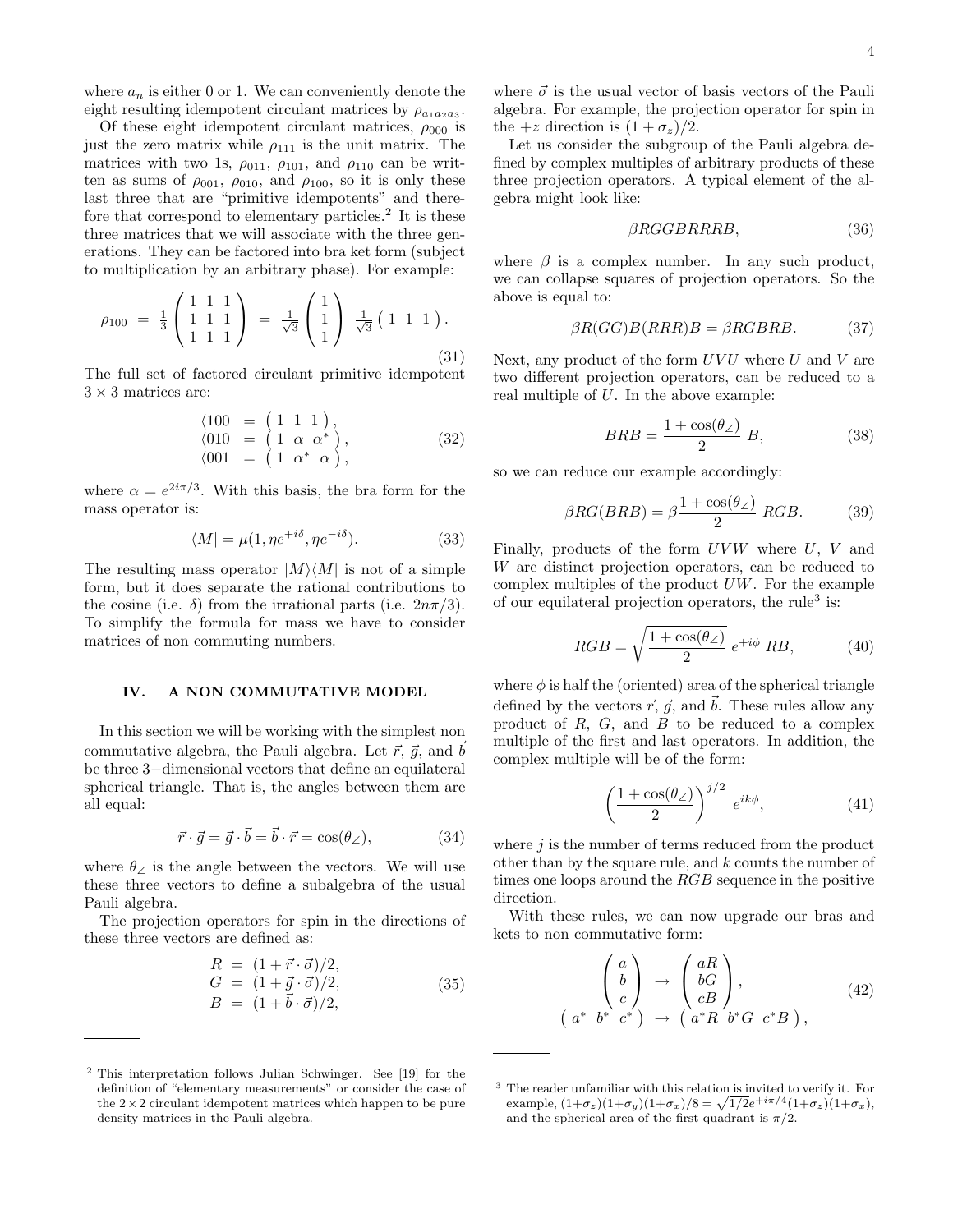where  $a, b$ , and  $c$  are arbitrary complex numbers. When converting a vector to density matrix form we now end up with a matrix of products of projection operators:

$$
\begin{pmatrix} aR \\ bG \\ cB \end{pmatrix} \begin{pmatrix} a^*R & b^*G & c^*B \end{pmatrix} = \begin{pmatrix} a^*aR & b^*aRG & c^*aRB \\ a^*bGR & b^*bG & c^*bGB \\ a^*cBR & b^*cBG & c^*cB \end{pmatrix} . \tag{43}
$$

Instead of considering matrices of complex numbers, we now have matrices of non commuting numbers.

If we have two matrices of this sort, we can use our reduction formulas to compute the matrix product. For example, define the matrices of projection operators  $\hat{a}$ and  $\overline{b}$ :

$$
\hat{a} = \begin{pmatrix} a_{11}R & a_{12}RG & a_{13}RB \\ a_{21}GR & a_{22}G & a_{23}GB \\ a_{31}BR & a_{32}BG & a_{33}B \end{pmatrix},
$$

$$
\hat{b} = \begin{pmatrix} b_{11}R & b_{12}RG & b_{13}RB \\ b_{21}GR & b_{22}G & b_{23}GB \\ b_{31}BR & b_{32}BG & b_{33}B \end{pmatrix},
$$
(44)

where  $a_{nm}$  and  $b_{nm}$  are complex constants. Then the product of the two matrices is of the same form. In computing the diagonal terms of the product, one comes upon terms of the form  $RGR$  and these reduce by Eq. (38) to give, for example:

$$
(ab)_{11} = a_{11}b_{11} + \frac{1 + \cos(\theta_2)}{2}(a_{12}b_{21} + a_{13}b_{31}). \quad (45)
$$

The off diagonal terms of the product have terms of the form RBG which reduce by Eq. (40). For example, the RG term is:

$$
(ab)_{12} = a_{11}b_{12} + a_{12}b_{22} + \sqrt{\frac{1 + \cos(\theta_2)}{2}}e^{-i\phi}a_{13}b_{32}.
$$
 (46)

The sign of the exponential, as defined in Eq. (40), will be negative for the RG, GB and BR terms, and positive for the others.

In Eq. (45) and Eq. (46) we have rules that will allow us to do matrix multiplication but we can do better. Consider the transformation:

$$
a'_{nm} = \begin{cases} a_{nm} & \text{if } n = m, \\ a_{nm} \sqrt{\frac{2}{1 + \cos(\theta_{\angle})}} e^{+i\phi/3} & \text{if } n = m + 1, \\ a_{nm} \sqrt{\frac{2}{1 + \cos(\theta_{\angle})}} e^{-i\phi/3} & \text{if } n = m - 1. \end{cases}
$$
(47)

This transformation will take the rules of Eq. (45) and Eq. (46) to the usual matrix multiplication:

$$
(a'b')_{11} = a'_{11}b'_{11} + a'_{12}b'_{21} + a'_{13}b'_{31},
$$
  
\n
$$
(a'b')_{12} = a'_{11}b'_{12} + a'_{12}b'_{22} + a'_{13}b'_{32}.
$$
\n(48)

The transformation preserves addition, that is,  $(a+b)'_{nm}$  $a'_{nm} + b'_{nm}$ , and so any problem defined over addition and multiplication of the matrices of projection operators can be converted into a problem of addition and multiplication of complex matrices.

In the previous section, we solved the problem of finding the primitive idempotents among circulant  $3 \times 3$  complex matrices. In order to reduce the length of our formulas, define:

$$
T = \sqrt{\frac{1 + \cos(\theta_{\angle})}{2}}.\t(49)
$$

Then the circulant primitive idempotents among the  $3\times3$ matrices of projection operators are the three matrices  $|n\rangle\langle n|$ :

$$
\frac{1}{3} \begin{pmatrix} R & \frac{e^{-i(\phi+2n\pi)/3}}{T} RG & \frac{e^{-i(\phi+2n\pi)/3}}{T} RB \\ \frac{e^{-i(\phi+2n\pi)/3}}{T} GR & \frac{e^{-i(\phi+2n\pi)/3}}{T} GB \\ \frac{e^{+i(\phi+2n\pi)/3}}{T} BR & \frac{e^{-i(\phi+2n\pi)/3}}{T} BG & \frac{e^{-i(\phi+2n\pi)/3}}{T} GB \end{pmatrix}.
$$
\n(50)  
\nTo obtain the mass formula  $\mu(1 + \sqrt{2}\cos(\delta + 2n\pi/3))$ 

from the above, we put  $T = \sqrt{1/2}$ ,  $\phi = 3\delta$  and, recalling that  $tr(RG) = T^2$ , take the trace of the sum of elements of the matrix.<sup>4</sup> For example, the trace of the sum over the top row is:

$$
\sqrt{m_n} = \text{tr}\left(R + \frac{e^{+i(\phi + 2n\pi)/3}}{T}RG + \frac{e^{-i(\phi + 2n\pi)/3}}{T}RB\right)/3,
$$
  
=  $(1 + 2T\cos(\phi/3 + 2n\pi/3))/3.$  (51)

The other two rows give the same. The only problem is that  $\mu = 1$ . If there were only one lepton sector we'd be done. To explain the lepton hierarchy, we need to slightly complicate our mass model. Fortunately, the lepton mixing matrix gives a hint on how to do this.

#### V. THE LEPTON MASS HIERARCHY

Let us assume the tribimaximal[20–22] lepton mixing matrix:

$$
U = \begin{pmatrix} \frac{2}{\sqrt{6}} & \frac{1}{\sqrt{3}} & 0\\ -\frac{1}{\sqrt{6}} & \frac{1}{\sqrt{3}} & \frac{1}{\sqrt{2}}\\ -\frac{1}{\sqrt{6}} & \frac{1}{\sqrt{3}} & -\frac{1}{\sqrt{2}} \end{pmatrix}.
$$
 (52)

The above matrix gives the transformations that must be performed upon the neutrino weak eigenstates  $(\nu_e, \nu_\mu, \nu_\tau)^t$  to transform them into the mass eigenstates  $(\nu_1, \nu_2, \nu_3)^t$ . In the context of circulant matrices, it makes more sense to convert this matrix into one that converts from  $(\nu_e, \nu_\mu, \nu_\tau)^t$  to  $(\nu_R, \nu_G, \nu_B)$ .

To convert Eq. (52) from mass form to circulant form, we must left multiply it by a matrix of circulant eigenvectors. There are many ways we could do this, depending

<sup>&</sup>lt;sup>4</sup> It should be noted that for the Pauli algebra, setting  $T = \sqrt{1/2}$ forces  $\phi = \pm \pi/4$  which is incompatible with the mass data. To get  $\phi = 3\delta$  at the same time as  $T = \sqrt{1/2}$  we must use a more complicated algebra, for example  $\mathcal{CL}(4, 1)$ . For such an algebra, the derivation is similar to that shown.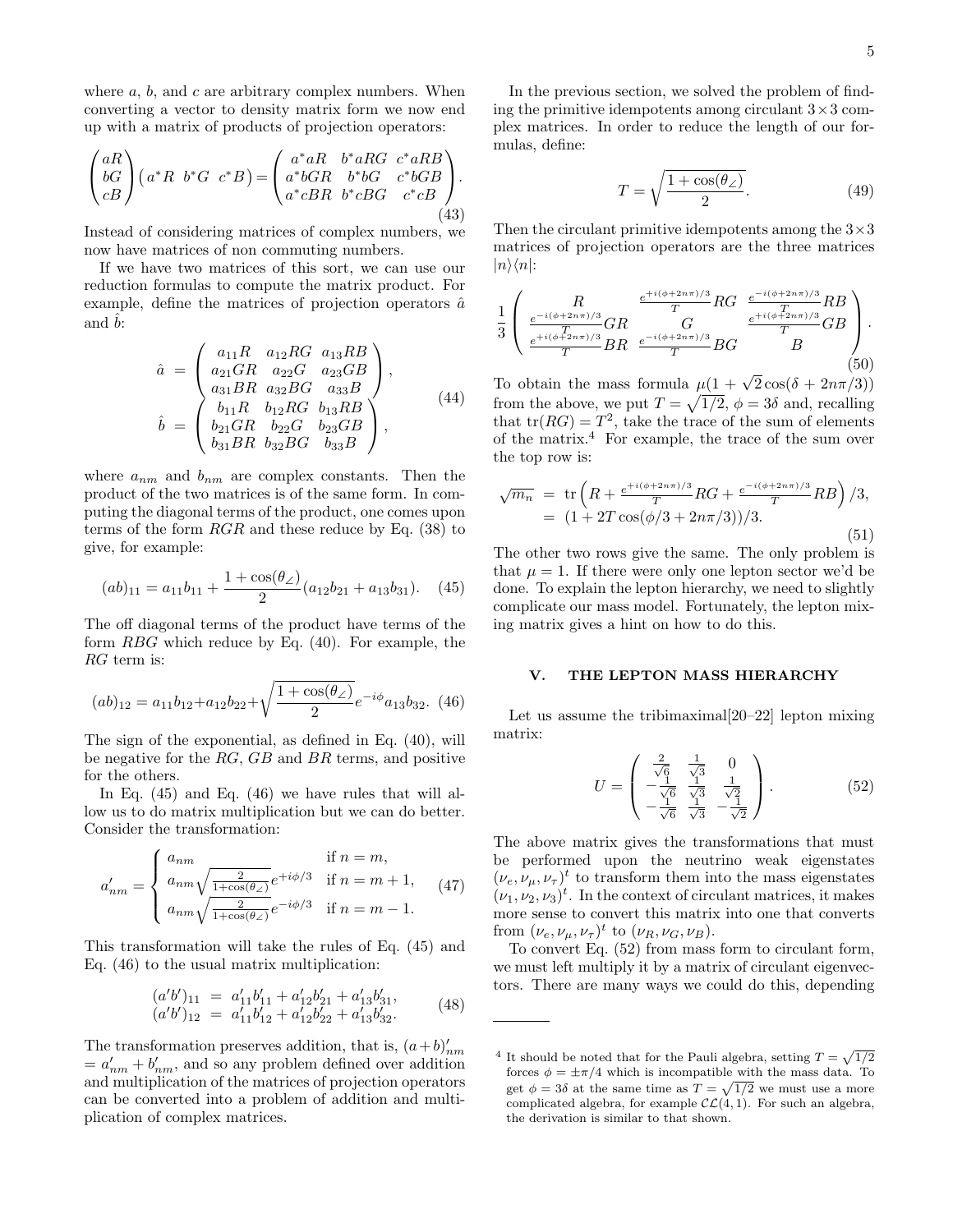on the order we choose, but a choice that leads to a particularly simple form for the product is the following:

$$
\frac{1}{\sqrt{3}} \begin{pmatrix} 1 & \alpha & \alpha^* \\ 1 & 1 & 1 \\ 1 & \alpha^* & \alpha \end{pmatrix} \begin{pmatrix} \frac{2}{\sqrt{6}} & \frac{1}{\sqrt{3}} & 0 \\ -\frac{1}{\sqrt{6}} & \frac{1}{\sqrt{3}} & \frac{1}{\sqrt{2}} \\ -\frac{1}{\sqrt{6}} & \frac{1}{\sqrt{3}} & -\frac{1}{\sqrt{2}} \end{pmatrix} = \begin{pmatrix} \sqrt{1/2} & 0 & -i\sqrt{1/2} \\ 0 & 1 & 0 \\ \sqrt{1/2} & 0 & i\sqrt{1/2} \end{pmatrix}
$$
(53)

The above matrix is particularly simple in that it is a 24th root of unity. A possible explanation for this is that the mass relation of neutrinos is not as simple as it is with electrons. Such a difference can explain both the differences in both  $\mu$  and  $\delta$  between the sectors.

The coupling between left and right eigenstates given in Eq. (25) made the assumption that the mass interaction had no intrinsic phase. That is, if we define a mass operator M that takes left handed states to right handed states and right handed states to left handed states:

$$
M|R\rangle = |L\rangle, M|L\rangle = |R\rangle, \tag{54}
$$

we have assumed that  $M^2 = 1$ . A more general assumption is that  $M^2$  is complex:

$$
M^2|L\rangle = p^2 e^{2i\kappa} |L\rangle.
$$
 (55)

If  $\kappa = 2\pi/24 = \pi/12$ , then the operator that brings  $|L\rangle$ back to a multiple of  $|L\rangle$  is  $M^{24}$ :

$$
M^{24}|L\rangle = p^{24}|L\rangle. \tag{56}
$$

This brings in a factor of  $p^2$ 4, which for values of p close to unity is enough to explain the mass difference between the charged and neutral leptons.

More particularly, let us suppose that the  $M^2$  operator acts on the electron preons as follows:

$$
M^2|e_L\rangle = p^2|e_L\rangle,\tag{57}
$$

but that the same operator, when acting on the neutrino preons picks up a phase giving:

$$
M^{24}\nu_L \rangle = p^{24} |\nu_L \rangle. \tag{58}
$$

Then there will be a difference in the masses of the two sectors of  $p^{22}$ .

The ratio of the masses of the charged leptons over the neutral ones is given by  $(\mu_1/\mu_0)^2$ . The experimental data from Eq.  $(17)$  and Eq.  $(24)$  give:

$$
(\mu_1/\mu_0)^2 = (17715.99225(79)/0.1000(26))^2
$$
  
= 3.14(16) × 10<sup>10</sup>  
= (2.9999(71))<sup>22</sup> (59)

This is consistent with the mass operator being one third of a 24th root of unity.

When the lepton mixing matrix is converted into circulant form in Eq. (53), it becomes a 24th root of unity in a specific way. The electron and tau neutrinos are rotated, but the muon is left unchanged. Examining the circulant matrices, we can suppose that it is the muon which corresponds to the  $(1, 1, 1)$  solution and the electron and tau that are the solutions with complex phases. From the transformation to a non commutative algebra, this suggests that there should be a change to the  $\delta$  phase between the lepton sectors. From Eq. (18) and Eq. (25) we have:

$$
\delta_1 - \delta_0 = 0.22222204717(48) - 0.486(21)
$$
  
= -0.264(21)  
= - $\frac{\pi}{12}$ 1.008(80) (60)

This is consistent with an angular difference between the two sectors of  $\pi/12$ , what one might expect from a mass interaction that requires 24 stages in one sector and only 2 in the other.

## VI. PRECISION NEUTRINO MASS PREDICTIONS

With the model of the previous section, it becomes possible to predict the neutrino masses, and therefore the differences between their squares, to very high precision. We do this by using the electron and muon masses to compute  $\delta_1$  and  $\mu_1$ , and then use supposing  $\mu_1/\mu_0 = 3^{11}$ and  $\delta_1 - \delta_0 = -\pi/12$ . The resulting neutrino masses are:

$$
m_1 = 0.000383462480(38)
$$
  
= 0.4116639106(115) × 10<sup>-12</sup> AMU (61)

$$
m_2 = 0.00891348724(79)
$$
 eV  
= 9.569022271(246) × 10<sup>-12</sup> AMU (62)

$$
m_3 = 0.0507118044(45)
$$
 eV  
= 54.44136198(131) × 10<sup>-12</sup> AMU (63)

Similarly, the predictions for the differences of the squares of the neutrino masses are:

$$
m_2^2 - m_1^2 = 7.930321129(141) \times 10^{-5} \text{ eV}^2
$$
  
= .913967200(47) × 10<sup>-24</sup> AMU<sup>2</sup> (64)

$$
m_3^2 - m_2^2 = 2.49223685(44) \times 10^{-3} \quad \text{eV}^2
$$
  
= 2872.295707(138) \times 10^{-24} AMU<sup>2</sup> (65)

As with the Koide predictions for the tau mass, these predictions for the squared mass differences are dead in the center of the error bars. We can only hope that the future will show our calculations to be as prescient as Koide's.

That the masses of the leptons should have these sorts of relationships is particularly mysterious in the context of the standard model.[23] It is hoped that this paper